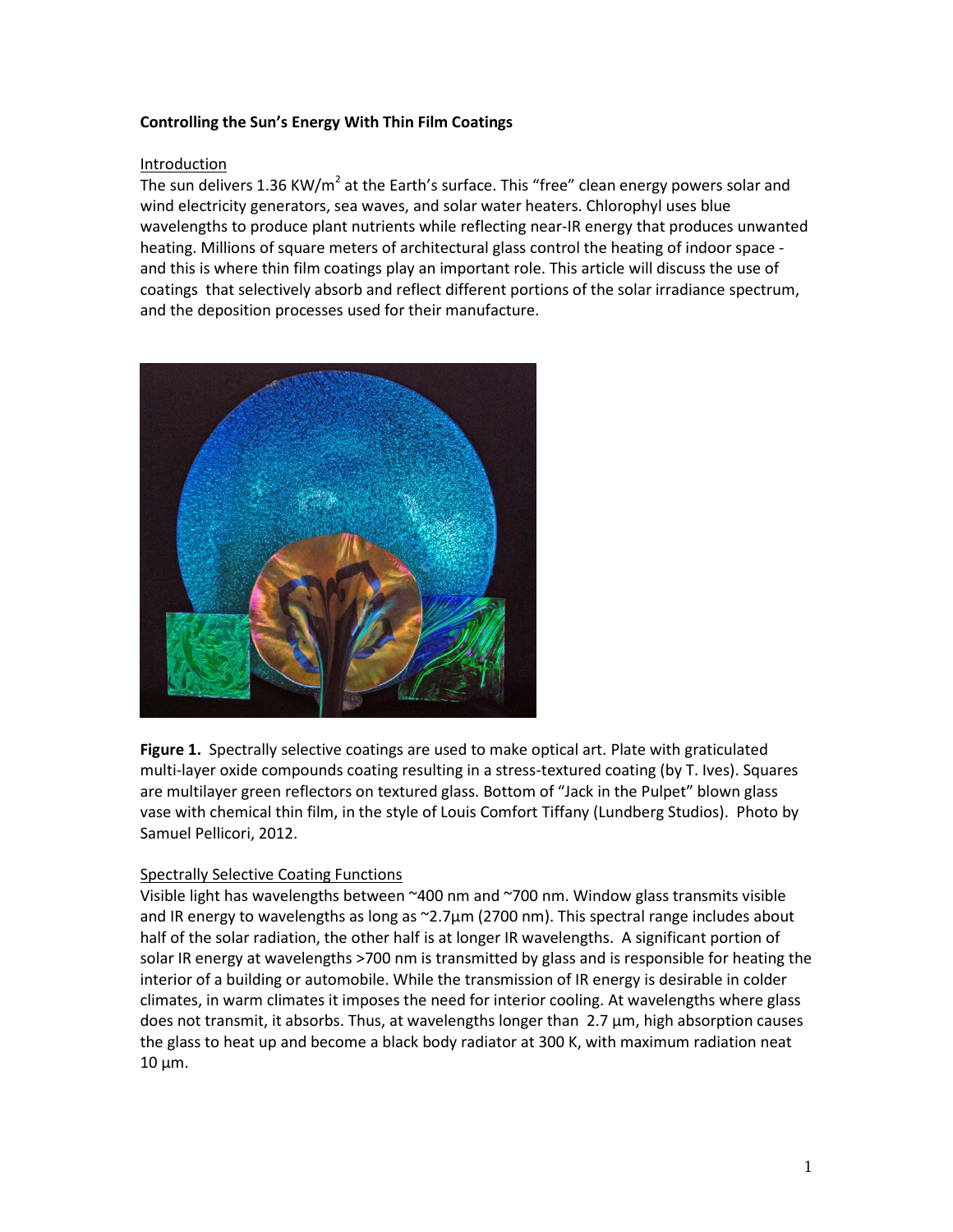Thin-film coatings have been developed for architetural and automotive glass that selectively transmit visible light to interior space while reflecting IR energy that will either escape from, or be transmitted to, the interior space. The control of the flow of solar energy in both directions enables the reduction of heating demands for cold climates and of cooling demands for warm climates, thereby reducing reliance on non-solar based energy sources.

Three function-related types of spectrally selective solar control coatings have been developed and are in use world-wide. They include passive and active constructions:

- Visible-transmitting, IR heat reflecting
- High- / low-emissivity coatings
- Electrochromic and thermochromic coatings that modulate the reflection of IR energy

| <b>Function</b>       | Requirement                  | <b>Coating Design</b>           |
|-----------------------|------------------------------|---------------------------------|
| Visible transmitting/ | Transmit ~400 nm to ~700 nm, | Dielectric / metal / dielectric |
| IR Reflecting         | Reflect $>$ ~700 nm          |                                 |
| Heating / cooling     | Transmit or absorb <2700 nm, | Oxide semiconductors:           |
|                       | Reflect / emit >2700 nm      | Transparent conducting oxides   |
|                       |                              | (TCO)                           |
| Radiative cooling     | Emit >2700 nm                | Ceramic absorber                |

#### **The table classifies the functions and their designs:**

# Visible-Transmitting, Heat Rejection Coatings

A dielectric/ thin metal / dielectric design is used for architectural, automotive and aircraft windows. The metal layer is sandwiched between dielectric layers to both enhance the visible transmission and protect the metal from environmental corrosion and scratching. A typical design consists of a DMD structure, where the dielectrics induce transmission in the otherwise highly reflecting metal layer by index matching over the visible band of wavleengths. Outside this band, the metal reflects the long wavelength energy. This design is effective in excluding the tranmission of heat energy into a living space while admitting visible light. The transition interval between transmitted and reflected wavelengths can be steepened by doubling the design to DMDDMD, where the dielectric layers are QW thickness. A typical design is: 300 Å TiO<sub>2</sub> / 130 Å Ag / 300 Å TiO<sub>2</sub>. Visible transmission and IR reflection are both ~80%. This film is characterized by having low solar absorptivity, α, and high IR reflectivity or low emissivity, ε, and windows are called "low-e" coated glass.

Variations on this design are in use by different large area coaters of architectural glass. Curved windshields are also coated using sputtering and shaped targets or movable glass holders. Some manufacturers bend the windshield to shape after coating. The TCO ITO is a favorite coating because it provides the spectral properties as well as the possibility of defrosting by conducting an electrical current, and does not require patterning as wire heaters do.

The coatings are deposited on sheets of glass in a large area sputter coating system or on polymer film in a continuous roll coating system. Sputter processes using planar and cylindrical magnetron targets are employed in in-line glass and roll-to-roll polymer film coaters. The polymer film is later laminated to rigid glass window sheets. Metals commonly used are copper, silver, gold and Titanium Nitride (gold colored) and the TCO ITO. In layers as thin as 10 nm, they transmit some visible light and reflect highly in the IR. Metals of the typical thickness used do not form continuous thin film layers unless the conditions of the surfaces on which they are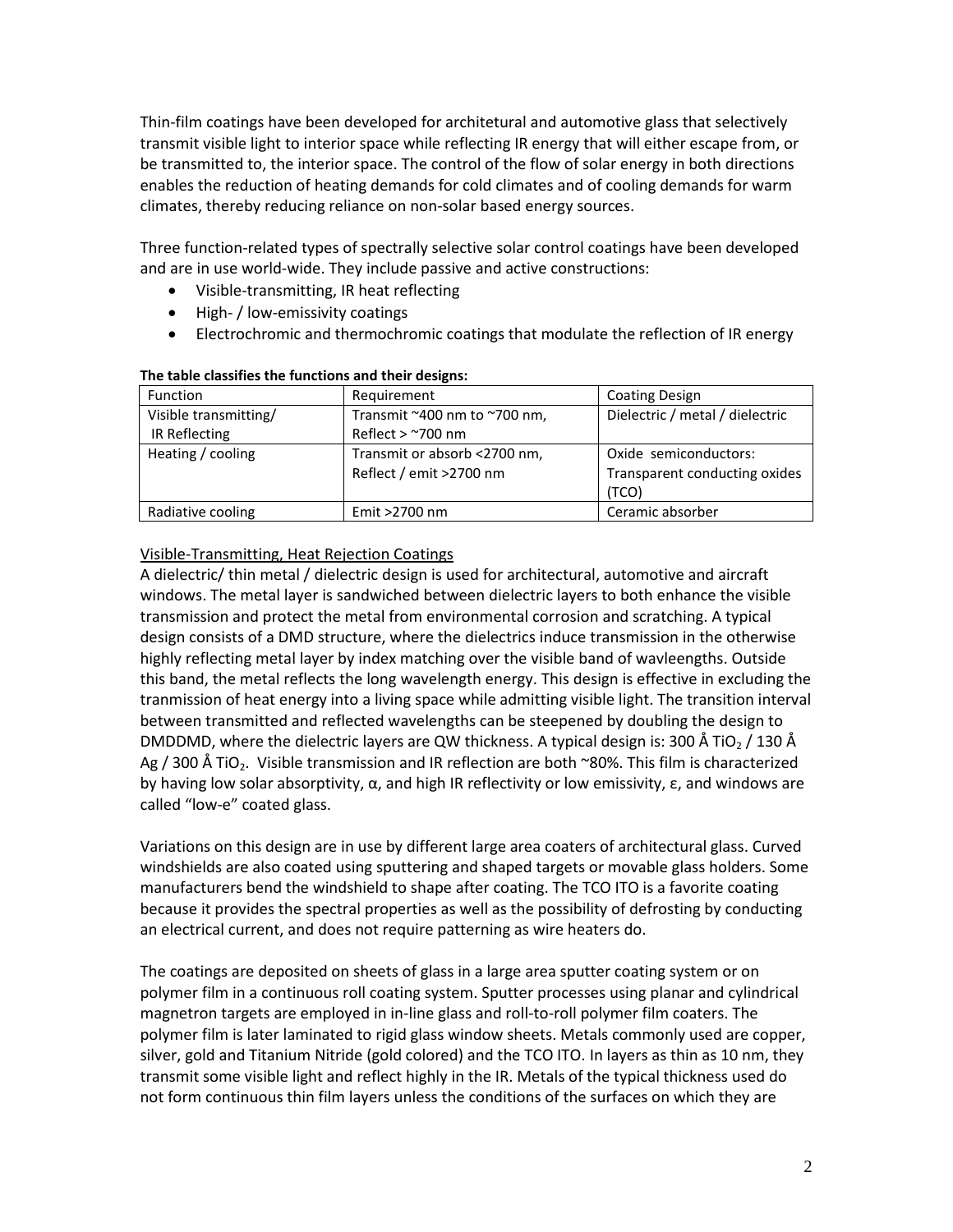deposited are properly conditioned. This process involves the choice of dielectric underlayer and the deposition energy. Oxide compounds such as Titanium Dioxide and Zinc Oxide are typical. More detailed information on sputter targets follows in a later section titled "Sputter Targets for Large Area Coatings." Sputtering processes are also discussed in previous CMN issues [1]. **[CMN](http://materion.com/ResourceCenter/NewsletterArchives/CoatingMaterialsNews.aspx)  [newsletter](http://materion.com/ResourceCenter/NewsletterArchives/CoatingMaterialsNews.aspx)**.

## Lighting and Heating Coatings with Heat Barrier Properties

These coatings passively transmit visible light and solar IR while reflecting 300 K blackbody radiation. The application is to heat interior space while preventing the heat from escaping by radiation through the window. Retention of the heat reduces the need for space heating during cold weather. TCOs like In<sub>2</sub>O<sub>3</sub>:Sn (ITO), SnO<sub>2</sub>:Sb, SnO<sub>2</sub>:F and others transmit visible to ~1500 nm and reflect all longer wavelength energy. We have discussed ITO and other TCOs in several past issues of the CMN Newsletter. TCOs have a refractive index near 2. Bare ITO is very resistant to scratching and other environmental exposure effects, and transmission can be increased by the addition of a layer of  $SiO<sub>2</sub>$ .

# Electrochromic and thermochromic Coatings

Unlike the previous types of selectively controlling coatings, electro- and thermo-chromic coatings are not passive coatings, but require an electric current or applied heat to cause a change in reflection and transmission. Such coatings find application where there is need to control visual or IR transmission. Visible light transmission can be modulated between ~80% and ~10% as required to maintain comfortable interior lighting under varying external lighting conditions. The coatings operate by controlling the concentration of ions injected or extracted from metal oxides in the electrochromic layer. A high concentration of ions produces high reflection. The electrochromic layer is sandwiched between ITO layers that conduct electrons into it as a function of the applied voltage. Typical materials are WO<sub>3</sub> for visible light and Ni(OH)<sub>2</sub> for the IR.

Thermochromic matrials respond to temperature changes.  $VO<sub>2</sub>$  is a commonly used material, but its visible transmission is lower than  $WO_3$ . Variations are generated by replacing some of the O by F.

# Selectively Absorbing Coatings for Solar Heating

By increasing the absorption of solar energy which is maximum in the visible region of the spectrum, surface temperatures can be raised for water and air heating. Simultaneous control of the emissivity of the coating reduces the loss of heat by radiation from the surface. Thus, the film has high solar absorptivity, α, and low IR emissivity,ε. The function is to collect and retain heat for transfer to a circulating medium such as a gas or fluid. Such coatings are black in appearance, but reflective in the thermal IR region. Examples are: vacuum deposited or sputtered films of nickel-silicon oxide,  $Cr/Cr<sub>2</sub>O<sub>3</sub>$ , and sub-oxide Titania / Ti films.

A fluid at the focal point of multiple mirrors on a solar farm is heated to high temperature and used to generate electricity. Another application based on this principle is seen on the roofs of Middle-East residential dwellings - the ubiquitous solar water heater. Black paint may be used as the absorber, but it has neither the low emissivity nor the environmental stability that thin-film coatings provide.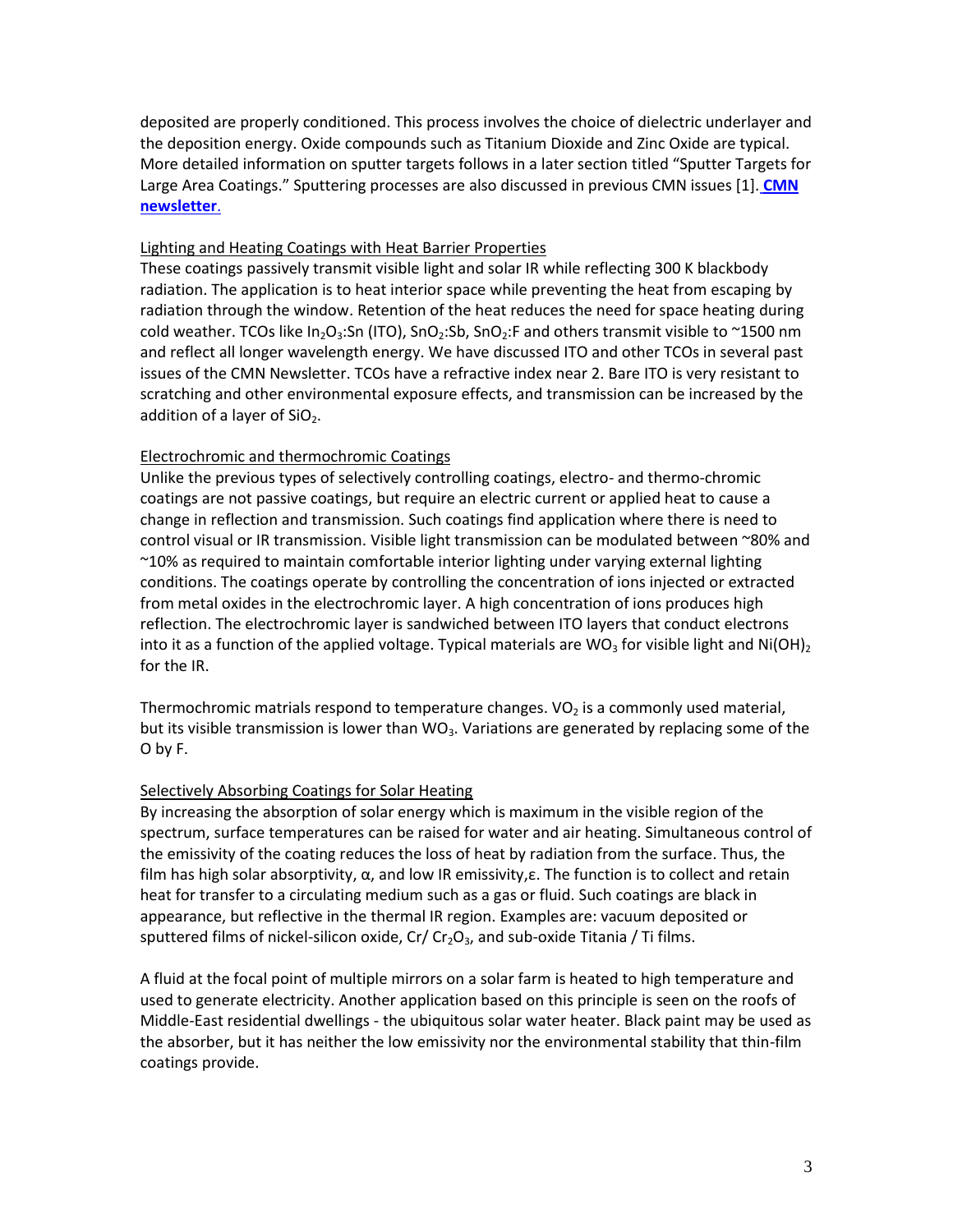In the previous passages, we have addressed the application of thin film coating materials that serve to more efficiently use availabl esolar energy for lighting and heating and thereby reduce our reliance on fossil fuels and their attendant effects on climate change.

As mentioned in the previous section "Visible-Transmitting, Heat Rejection Coatings", more information on sputter targets follows. Materion Advanced Chemicals provides a wide variety of materials for large area thin film coatings and manufactures sputtering targets across a variety of materials and alloys to support energy-efficient glass applications.

### Sputter Targets for Large Area Coatings

Large area coatings employ large targets that can be cylindrical or planar in configuration. TCO and oxide-compound targets such as ITO, i-ZnO, TiOx, TiOxNb, ZnSn and others, are manufactured by spraying or pressing techniques. Metal targets such as Al, Ag, NiV are cast and have higher densities than materials that are sprayed or hot pressed.

Commercial Cylindrical target manufacture is commonly done by the following four techniques (with their attendant limitations).

A. Cold press/sinter, Hot press and HIP (hot isostatic press) collars are the most common, but require specialty bonding and backing tube considerations. Density is a strong function of starting powder size and particle characteristics. Dense targets are fragile - especially for semiconductors or ceramics. Powder metal parts often have low (compared to cast) heat transfer, that can cause melting or composition issues.

B. Cast, machine-to-large cylinder, extrude-to-long cylinder in use and under development, generally have the best grain structure and composition. These types of cylindrical targets offer the best strength, density and thermoelectric properties. Some pure metals and some compounds just don't "flow"/"deform" well or they sag; these require more specialty processing as in C or D below.

C. Casting directly to a backing tube is very common, but is very limited in grain and composition control. Due to differential cooling related to heat transfer issues during manufacture and use, front-to-back uniformity issues limit deposition rate and power density. This approach requires good reproducibility and control to produce robust alloys or highly pure metals.

D. Spray-to-tube (plasma or thermal spray) is a very common and well-known process. Sources for the spray can be pure or alloy wire as well as complex atomized or agglomerated powders. Limitations, such as low material utilization, weak lateral strength and limited run time, vex this approach. However, sometimes this allows the capability of alloys and mixtures to be made that would simply not be possible by casting. Similarly, without collars on a backing tube, the monolithic design can be critical if only for high value coatings due to target thickness or deposition power limitations.

Planar targets have the advantage of being produced by any of the above techniques. Casting and rolling produces a large output of high density targets of well-behaved alloys and pure metals. Simple hot pressing, while offering low cost of market penetration, is limited by throughput; but purity and sputterabilty can be maximized for a given powder/system.

#### **Summary**